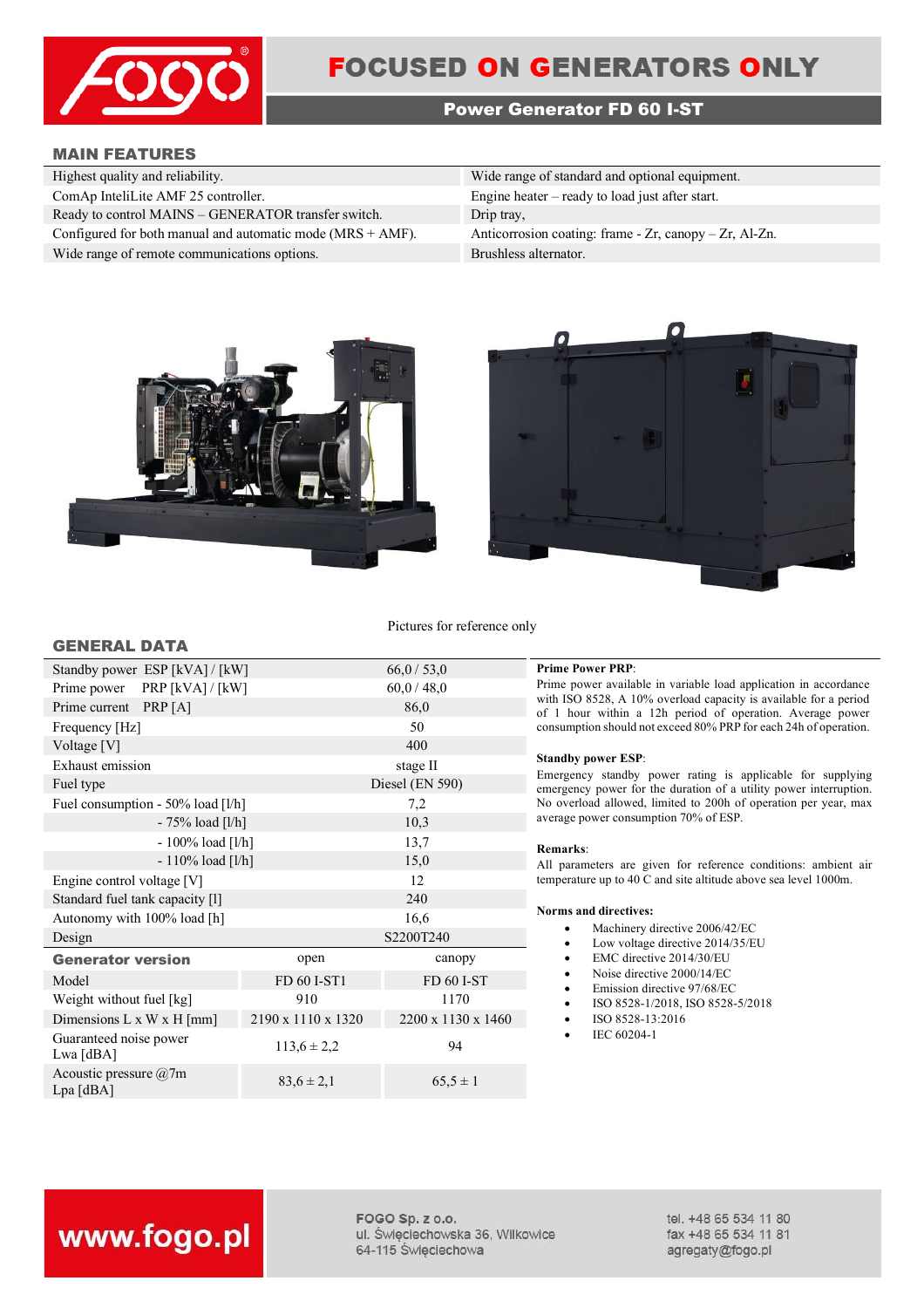

### **Power Generator FD 60 I-ST**

### **STANDARD CONTROLLER**

| Controller type: ComAp InteliLite AMF 25                                      |
|-------------------------------------------------------------------------------|
| Easy to operate, intuitive graphical interface                                |
| Real time clock with battery supply                                           |
| Stan-by and Prime power applications, AMF function available                  |
| Flexible event based history with up to 350 events                            |
| 3 Phase generator current measurement                                         |
| Generator and Mains phase voltage measurement                                 |
| Active/reactive power measurement                                             |
| Active and reactive energy counter                                            |
| Running hours counter, multipurpose flexible timers                           |
| Battery charging alternator circuit connection                                |
| Comprehensive gen-set protections                                             |
| Wide range of communication capabilities including :                          |
| CAN and USB on board                                                          |
| Internet access using Ethernet, GPRS or 4G module<br>$\overline{\phantom{a}}$ |
| Support for Modbus and SNMP protocols                                         |
| Cloud-based monitoring and control via WebSupervisor                          |

Active SMS or e-mails (module required) Geofencing and tracking via WebSupervisor Operating temperature -20 + 70°C IP65 operator interface protection



### **ENGINE ALTERNATOR**

| <b>Brand</b>                | FPT (Iveco)      | Nominal Voltage [V]                | 400               |
|-----------------------------|------------------|------------------------------------|-------------------|
| Type                        | NEF45SM1A        | Nominal power factor (cos phi)     | 0,8               |
| Made in                     | Italy            | Ambient temperature, altitude      | 40 °C, 1000m AMSL |
| Engine power [kW]           | 53,3             | Nominal Power [kVA]                | 60,0              |
| Emission standard*          | stage II         | IP protection                      | IP 23             |
| Rotation per minute [rpm]   | 1500             | No of bearing                      | single bearing    |
| Engine governor             | mechanical       | Coupling                           | direct            |
| Governor class**            | G <sub>2</sub>   | Technology                         | brushless         |
| Displacement [1]            | 4,5              | Short circuit maintaining capacity | 270\% 10s         |
| No of cylinder              | 4                | Efficiency [%]                     | 89,9              |
| Fuel system                 | direct injection | Insulation class                   | H                 |
| Electrical system [V]       | 12               | Total harmonic content THD [%]     | $\leq$            |
| Cooling system capacity [1] | 18,5             | Reactance Xd'' [%]                 | 7,3               |
| Oil pan capacity [1]        | 12,8             | Voltage regulator type             | DVR, digital      |
| Fuel type                   | Diesel (EN 590)  | Voltage measurement                | 3 phase           |
|                             |                  | Voltage accuracy [%]               | $+/- 0,25$        |
|                             |                  | AVR supply system                  | auxiliary winding |

\* According directive 97/68/WE non road mobile machinery engine emission.<br>\*\* According PN-ISO 8528-5/2018

**\*\*** According PN-ISO 8528-5/2018



FOGO Sp. z o.o. ul. Święciechowska 36, Wilkowice 64-115 Święciechowa

tel. +48 65 534 11 80 fax +48 65 534 11 81 agregaty@fogo.pl

AVR supply optional PMG Made in EU